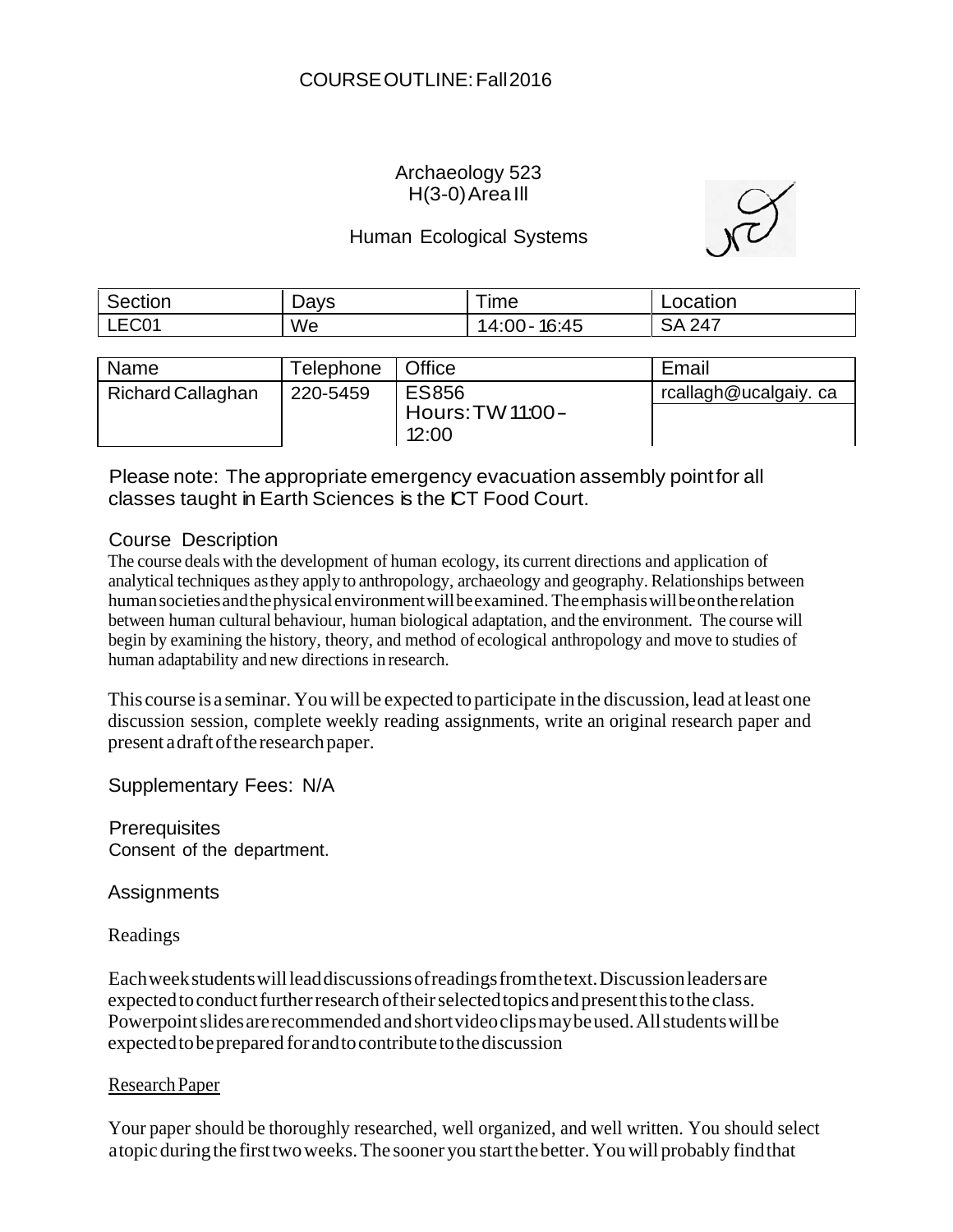youwill need toordersome sourcesthrough InterlibraryLoans.The final paperisdueon December 12.

Presentation of Draft Research Paper

You will be given a time schedule indicating when your paper will be discussed. Your draft paperistobe duplicated and distributed tothemembers ofthe class atleast oneweek before itis scheduled for discussion. The presentation need not be complete but should be near enough to generate discussion and constructive criticism. Powerpoint slides are recommended and short videoclipsmaybeused.

### Required Text

..

*TheAnthropology of Climate Change:An Historical Reader* 2014. Michael R.Dove,ISBN: 978- 1-118-38300-1, Wiley Blackwell.

### Grading/Weighting/Final Examination

There is no final exam and it is not necessary to pass all components of the course to pass the course as a whole.

| 40% |
|-----|
| 25% |
|     |
| 25% |
| 10% |
|     |

Grading system

|                                                  | 0-49                                             | - F -                               |
|--------------------------------------------------|--------------------------------------------------|-------------------------------------|
| $96-100$ A+<br>90-95 A<br>86-89 A-<br>$81-85$ B+ | 77-80 B<br>71-76 B-<br>$65-70$ $C+$<br>$62-64$ C | $59-61$ C-<br>$55-58$ D+<br>50-54 D |

For additional detailed course information posted by the Instructor see Blackboard at: [http://blackboard.](http://blackboard/) ucalgarv.*cal*

### Writing across the Curriculum

Writing skills are not exclusive to English courses and, in fact, should cross all disciplines. The University supports the belief that throughout their University careers, students should be taught how to write well so that when they graduate their writing abilities will be far above the minimal standards required at entrance. Consistent with this belief, students are expected to do a substantial amount of writing in their University courses and, where appropriate, members of faculty can and should use writing and the grading thereof as a factor in the evaluation of student work. The services provided by the Writing Centre in the Effective Writing Office can be utilized by all undergraduate and graduate students who feel they require further assistance.

### Principles of Conduct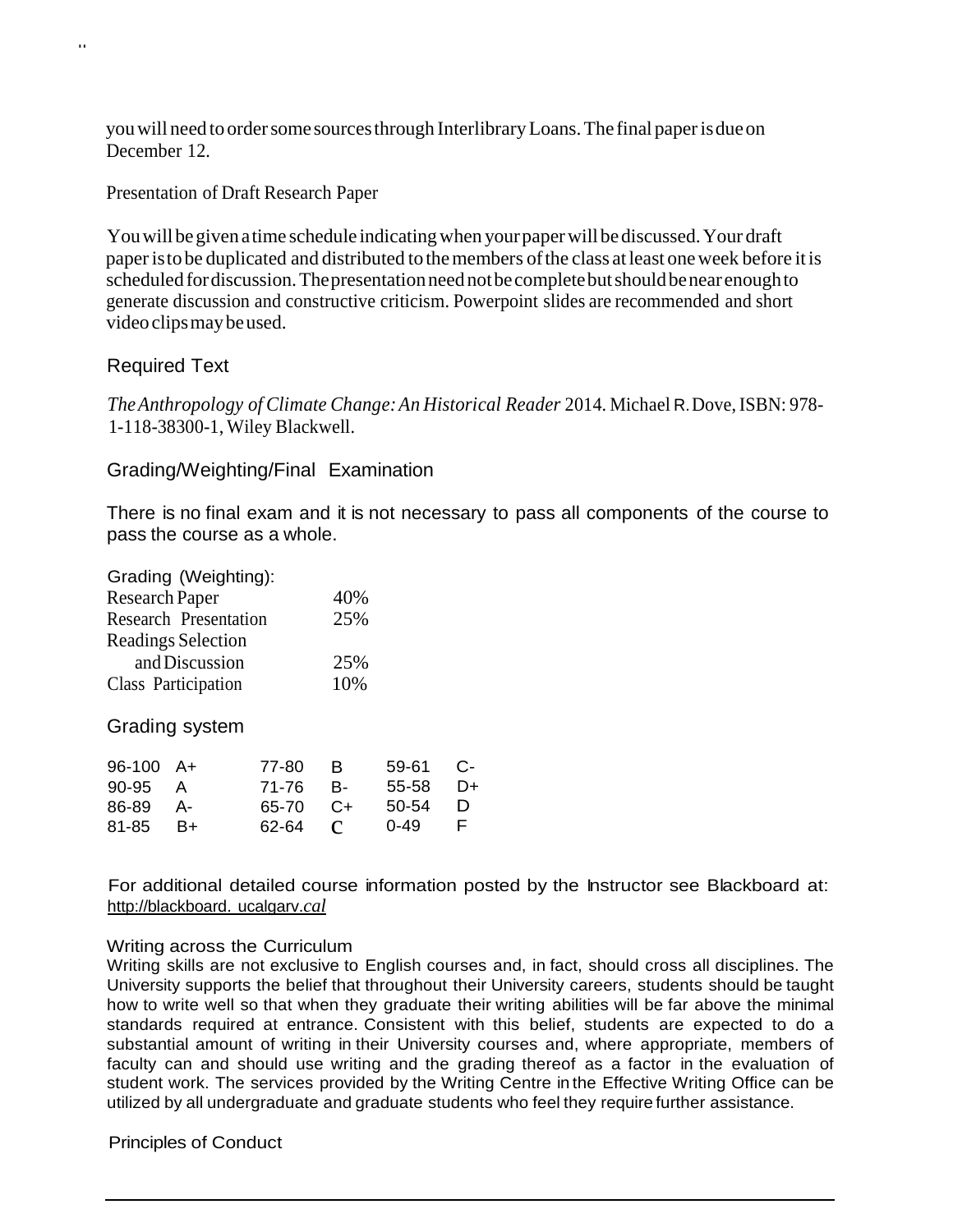The University of Calgary Calendar includes a statement on the Principles of conduct expected of all members of the University community (including students, faculty, administrators, any category of staff, practicum supervisors and volunteers) whether on or off the University's property. This statement applies in all situations where the members of the University community are acting in their University capacities. All Members of the University Community have a responsibility to familiarize themselves with this statement which is available at: <http://www.ucalgarv.ca/pubs/calendar/curren>Uj-2.html

#### Plagiarism

Academic dishonesty is not an acceptable activity at the University of Calgary and students are strongly advised to read the Student Misconduct section in the University Calendar. Quite often, students are unaware of what constitutes academic dishonesty or plagiarism. The most common are 1) presenting another student's work as your own 2) presenting an author's work or ideas as your own without proper referencing and 3) using work completed for another course. This activity will not be tolerated in this course and students conducting themselves in this manner will be dealt with according to the procedures outlined in the calendar. [http://www.](http://www/) ucalgarv.ca/honesty/plagiarism

Academic Accommodations:

The academic accommodations policy can be found at

[http://wwwucalgary.ca/access/accommodations/policy.](http://wwwucalgary.ca/access/accommodations/policy)

It is the student's responsibility to request academic accommodations. If you are a student with a documented disability who may require academic accommodations and have not registered with Student Accessibility Services, please contact them at 403-220-6019. Students that have not registered with the SAS are not eligible for formal academic accommodations. More information about the academic accommodations can be found at [http://wwww.ucalgary.ca/access.](http://wwww.ucalgary.ca/access)

### Freedom of Information and Protection of Privacy

FOIP: The Freedom of Information and Protection of Privacy (FOIP) legislation disallows the practice of having students retrieve assignments from a public place, e.g., outside instructor's office, the department office, etc. Term assignments will be returned to students individually, during class or during the instructor's office hours; if students are unable to pick up their assignments from the instructor, they provide the instructor with a stamped, self-addressed envelope to be used for the return of the assignment.

Re: Posting of Grades and Picking-up of Assignments

- All assignments will be handled through Blackboard or personally.
- Their own grades will be available to each student on Blackboard by password access. Grades will not be available at Geography's main office.

Contact Information for Student and Faculty Representation

- SU VP Academic Phone: 220-3911 and e-mail: [suvpaca@ucalgary.ca](mailto:suvpaca@ucalgary.ca)
- SU Faculty Rep. Phone: 220-3913 and e-mail: [arts1@ucalgary.ca](mailto:arts1@ucalgary.ca)

The students ombudsman office information can be found at:

htt[p://www.su.ucalgary.ca/page/affordability-accessi](http://www.su.ucalgary.ca/page/affordability-accessi) bility/su-structure/contact-info

### Campus Safewalk

Campus Security, in partnership with the Students' Union, provides the Safewalk service, 24 hours a day, to any location on Campus including the LRT, parking lots, bus zones and University residences. Contact Campus Security at 220-5333 or use a help phone, and Safewalkers or a Campus Security officer will accompany you to your Campus destination.

Faculty of Arts Program Advising and Student Information Resources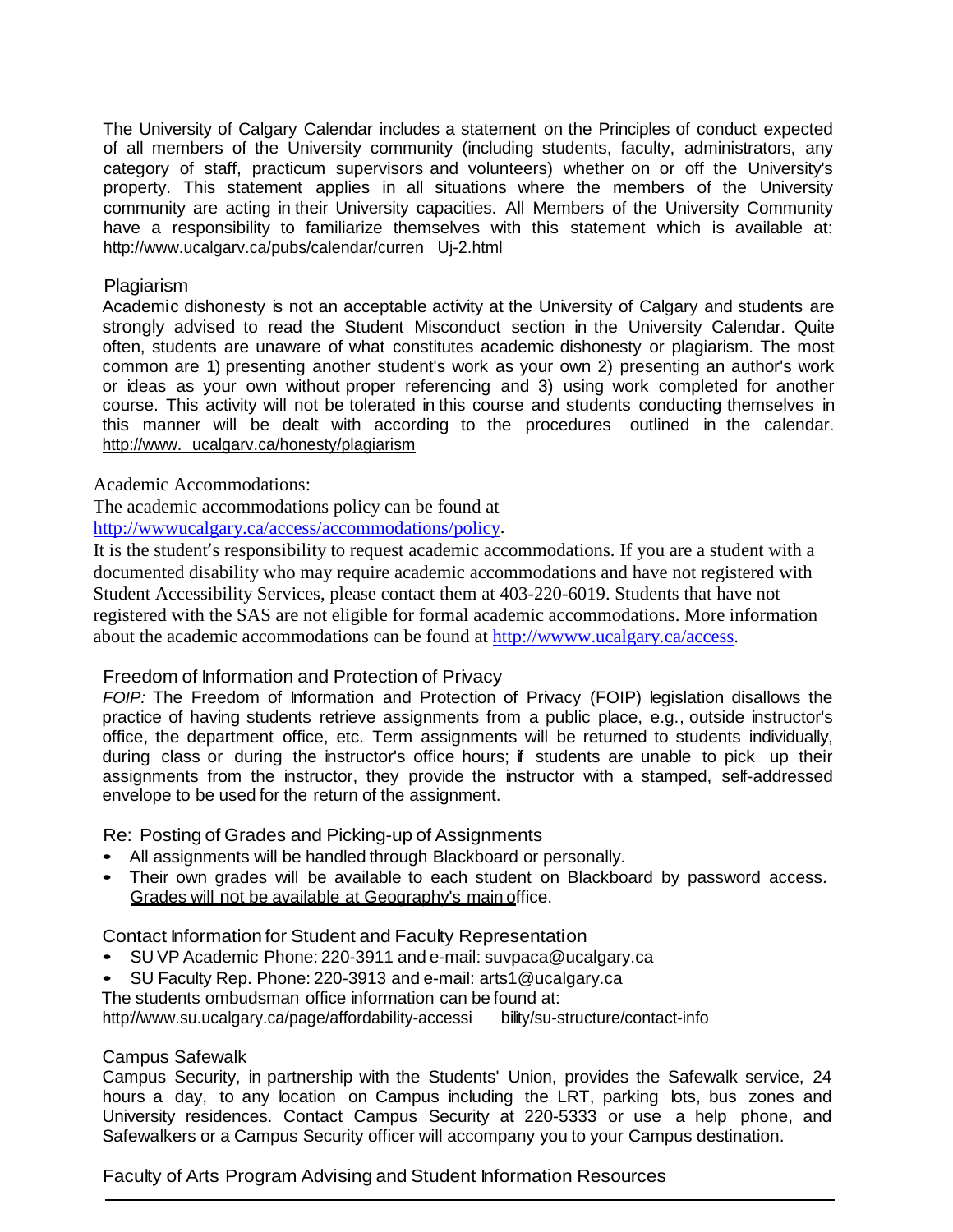• Have a question, but not sure where to start? The new Faculty of Arts Program Information Centre (PIC) is your information resource for everything in ArtsIDrop in at SS110, call us at